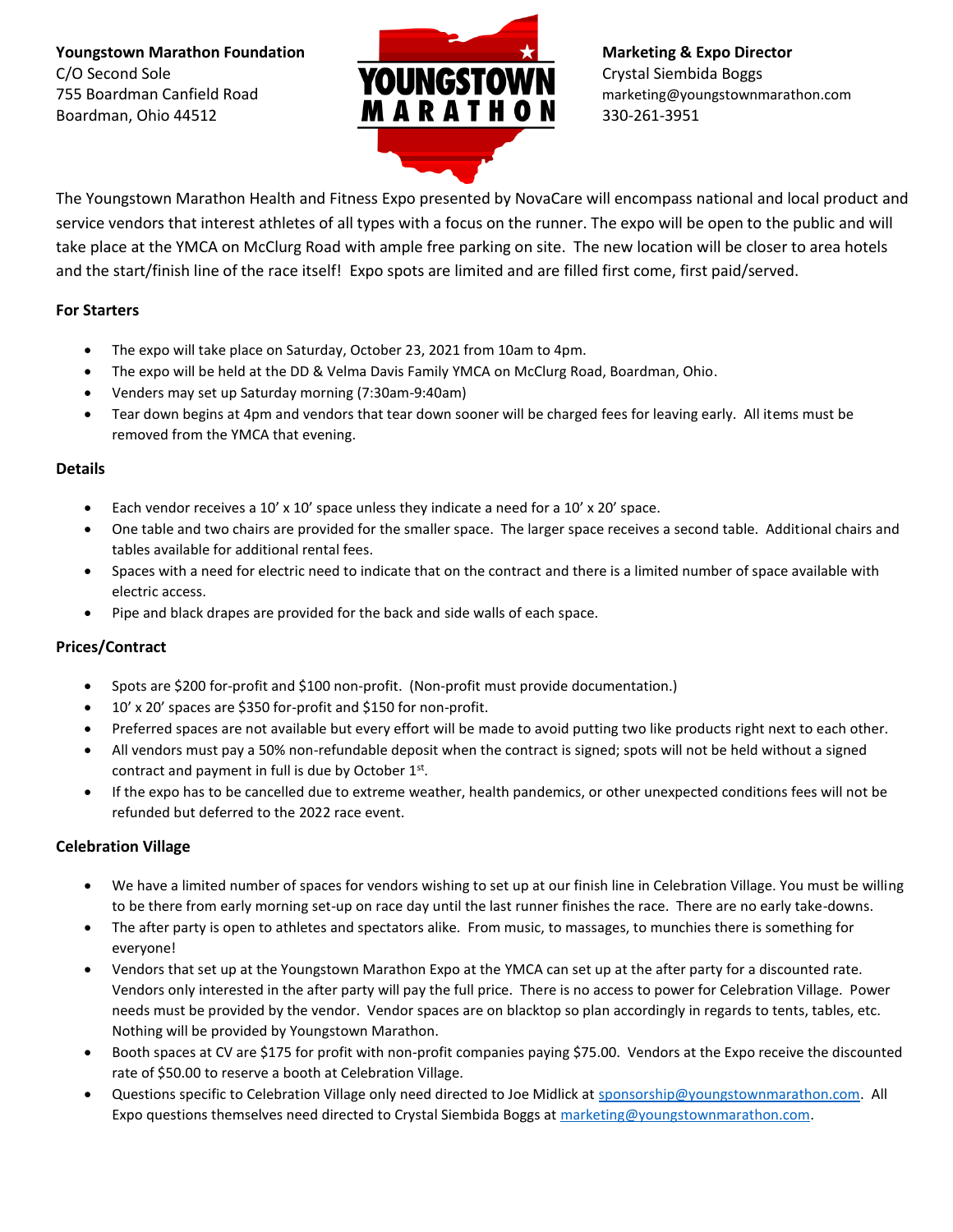**Youngstown Marathon Foundation Marketing & Expo Director** C/O Second Sole Crystal Siembida Boggs<br>
TEE Boardman Canfield Board<br>
TEE Boardman Canfield Board 755 Boardman Canfield Road marketing@youngstownmarathon.com Boardman, Ohio 44512 **MARATHON** 330-261-3951

 $\overline{\phantom{a}}$ 



# **Youngstown Marathon Expo**

## **Vendor Contract**

**Please initial each paragraph and sign at the bottom.**

Each exhibitor will be given a 10' x 10' or 10' x 20' space in the expo located at the YMCA. Each expo exhibitor will be provided with one table and two chairs for 10'x10' space. A 10'x20' space will receive two tables and two chairs. Expo exhibitors must be set up by 9:40 am, and must have their area torn down/cleaned up by 5:00 pm on Saturday, October 23rd. Vendors that pack up and leave early will be charged a fee of \$50 for every 15 minutes early they leave.

No refunds of deposits will be given to exhibitors. No refunds of any monies paid will be given to exhibitors that fail to occupy their space. Exhibitors may not trade, lease, allocate, or sublet their space without prior approval. Exhibitors agree to be open and staffed during all expo hours. Exhibitors are responsible for their purchased space and property as well as the set-up/tear down of their space.

All exhibitors must be approved prior to their participation. A confirmation email/letter will be sent once approval is given with details providing set-up and tear down information. Vendors will not distribute food or drink without additional approval. Exhibitor may include an item in the race swag bags. Items must be turned in no later than October 1, 2021. A minimum of 1200 pieces is required if participating.

Exhibitor agrees to assume all responsibility for loss, theft, or destruction of foods, merchandise or for personal injuries to themselves, their employees, agents, representatives, or visitors. Exhibitor will hold harmless Youngstown Marathon Foundation, DD & Velma Davis YMCA, the City of Youngstown, Boardman Township, all sponsors, all marathon staff, volunteers, and board members from any and all liability in connection with any and all of the above.

The Youngstown Marathon Foundation reserves the right to cancel or turn away any vendor at any time and reserves the right to make changes of any kind when necessary. The Youngstown Marathon Foundation does not guarantee a minimum/maximum number/amount of sales for an exhibitor. There are no loading docks at the YMCA. Exhibitor must be able to load and unload through a receiving door through the side parking lot directly into the gym. The YMCA will be providing general security at the entrance to the YMCA itself.

If participating in the after party at Celebration Village vendor understands no materials are provided, there is no electric access, and spaces are located on blacktop.